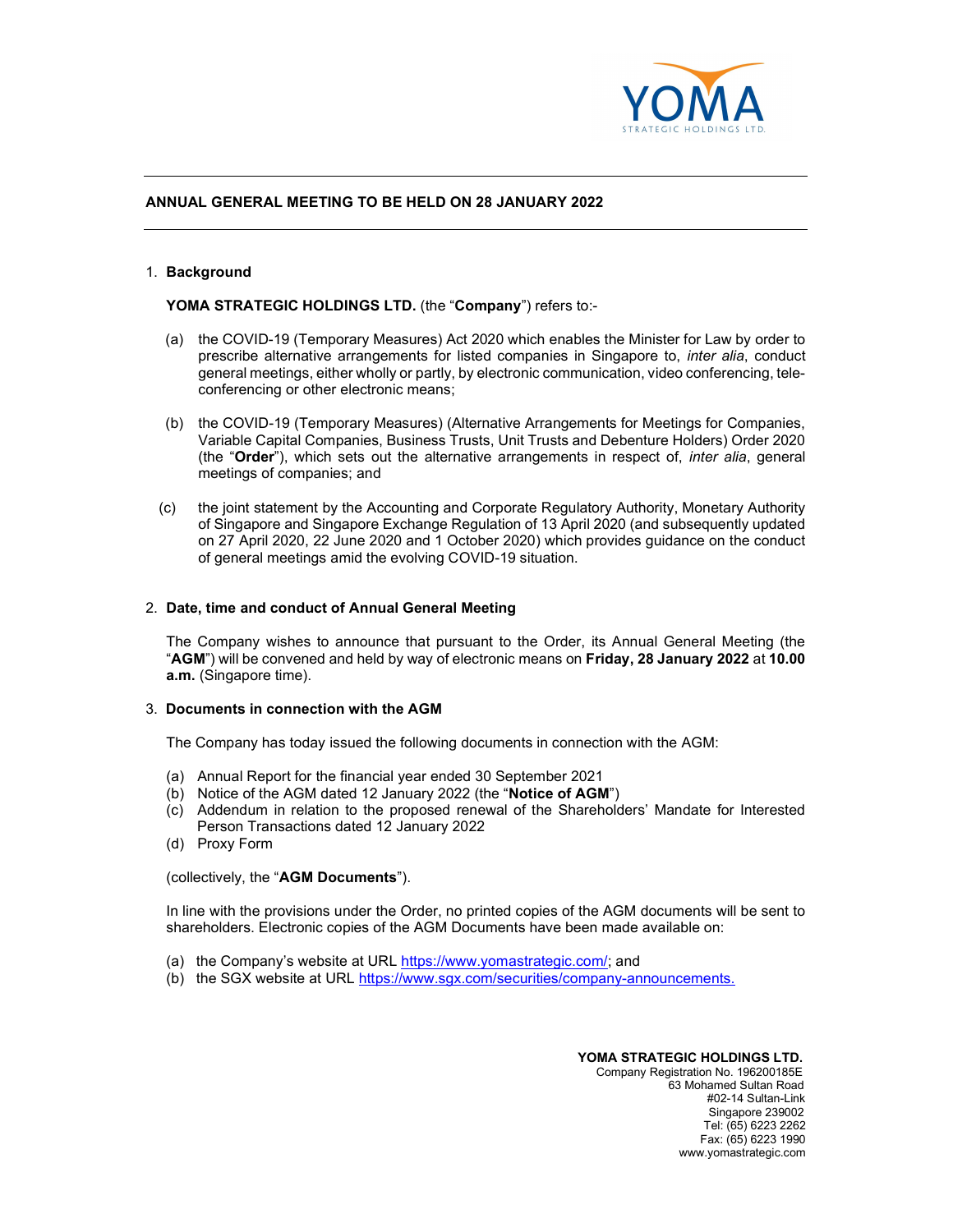

# 4. No Physical Attendance at the AGM

To minimise physical interactions and COVID-19 transmission risks, a member of the Company will not be able to attend the AGM in person.

# 5. Alternative arrangements for participation in the AGM

Alternative arrangements are put in place to allow shareholders to participate in the AGM by:

- (a) Participation in the AGM proceedings via "Live Webcast" or "Live Audio Feed"
	- i. Shareholders will be able to observe and/or listen to the proceedings of the AGM through a "live" audio-visual webcast via mobile phone, tablet or computer or through a "live" audioonly stream via mobile phone ("Live Webcast").
	- ii. In order to do so, the member must pre-register by 10.00 a.m. on 25 January 2022 ("Registration Deadline"), at the Company's pre-registration website at URL.
	- iii. Following the verification, authenticated shareholders will receive an email confirming their successful registration, and instructions on how to access the Live Webcast. Shareholders who have pre-registered by the Registration Deadline but did not receive the said email by 5 p.m. on 26 January 2022 should contact the Company at the email address: info@yoma.com.mm with the following details: (i) shareholder's full name; and (ii) the shareholder's identification/registration number.
- (b) Submission of questions in advance of the AGM
	- i. A shareholder of the Company may also submit questions relating to the resolutions to be tabled for approval at the AGM. Please note that shareholders will not be able to ask questions at the AGM "live" during the Live Webcast. To do so, all questions must be submitted in the following manner:
		- (a) by email to  $info@yoma.com.mm$ ; or
		- (b) by posting a physical copy to the Company's registered office at 63 Mohamed Sultan Road, #02-14 Sultan Link, Singapore 239002.
	- ii. Shareholders who submit questions by email or by posting the physical copy to the Company's registered office, and in either case, not accompanied by the completed and executed Proxy Form (as defined below), must provide the following information: (i) the shareholder's full name; (ii) the shareholder's identification/registration number; and (iii) the manner in which the shareholder holds shares in the Company (e.g. via CDP, scrip, CPF or SRS) for verification purposes, failing which, the submission will be treated as invalid.
	- iii. All questions must be submitted no later than 10.00 a.m. on 20 January 2022. The Company will respond to substantial and relevant questions by 10.00 a.m. on 24 January 2022, and post them on the Company's website at URL https://www.yomastrategic.com/ as well as on the SGX website at URL https://www.sgx.com/securities/company-announcements.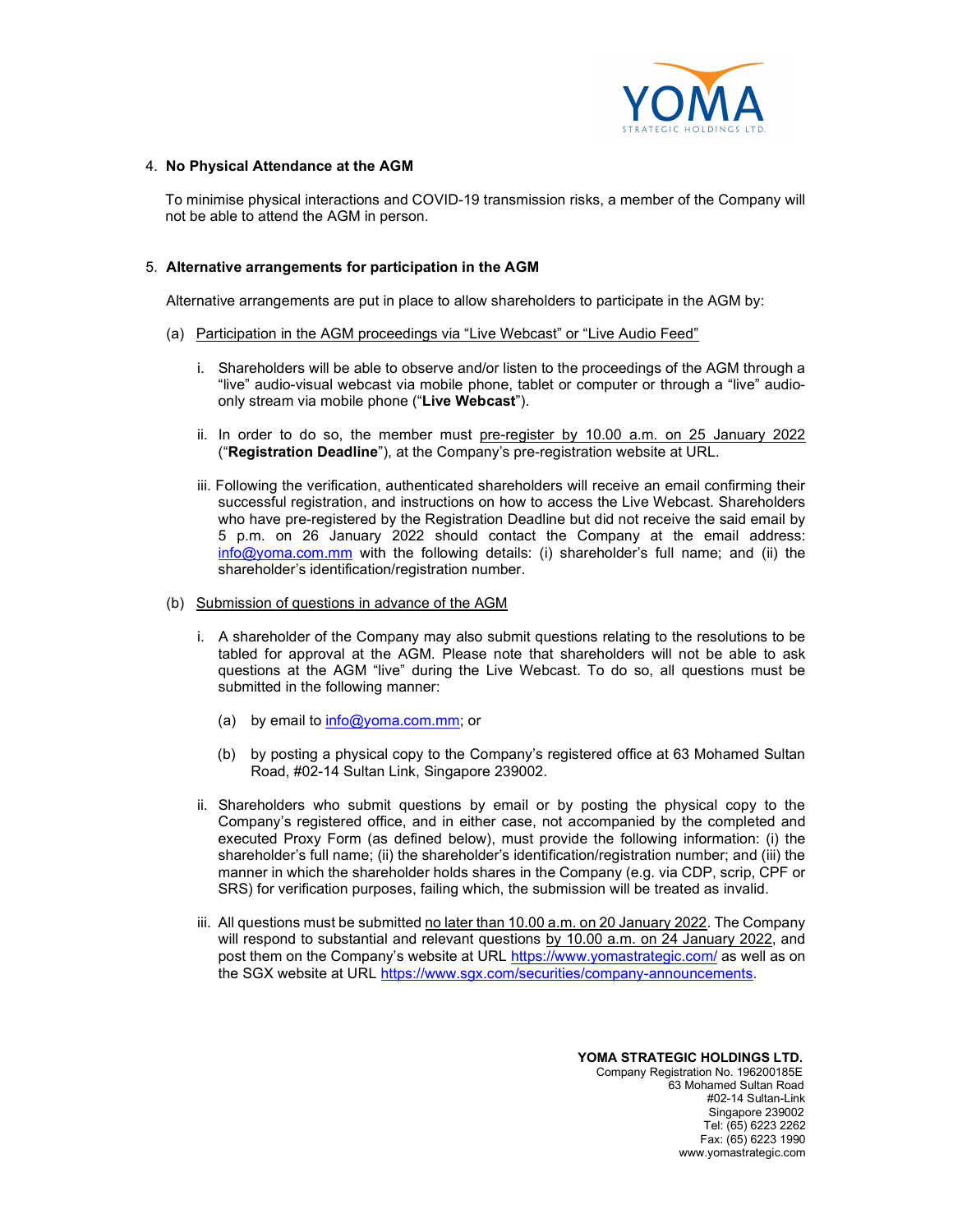

- (c) Voting by appointing the Chairman of the AGM as Proxy
	- i. A shareholder (whether individual or corporate) must appoint the Chairman of the AGM as his/her/its proxy to attend, speak and vote on his/her/its behalf at the AGM if such shareholder wishes to exercise his/her/its voting rights at the AGM. The instrument appointing the Chairman of the AGM as proxy ("Proxy Form") may be accessed at the Company's website at URL https://www.yomastrategic.com/ and will also be made available on the SGX website at URL https://www.sgx.com/securities/company-announcements
	- ii. Where a shareholder (whether individual or corporate) appoints the Chairman of the AGM as his/her/its proxy, he/she/it must give specific instructions as to voting, or abstentions from voting, in respect of a resolution in the Proxy Form, failing which, the appointment of the Chairman of the AGM as proxy for that resolution will be treated as invalid.
	- iii. The Proxy Form must be submitted to the Company in the following manner:
		- (a) by posting a physical copy to the Company's registered office at 63 Mohamed Sultan Road, #02-14 Sultan Link, Singapore 239002; or
		- (b) by sending a scanned PDF copy via email to  $info@yoma.com.mm$ ;

in each case, by 10.00 a.m. on 26 January 2022.

iv. A shareholder who wishes to submit the Proxy Form by post or via email must first download, complete and ensure the Proxy Form is signed, before submitting it by post to the address provided above, or before scanning and sending it by email to the email address provided above.

# 6. Persons who hold shares through relevant intermediaries

- (a) Persons who hold shares in the Company through relevant intermediaries (as defined in Section 181 of the Companies Act, Chapter 50), including CPF and SRS investors, and who wish to participate in the AGM by:
	- i. observing and/or listening to the AGM proceedings via live audio-visual webcast or live audio only stream;
	- ii. submitting questions in advance of the AGM; and/or
	- iii. appointing the Chairman of the AGM as proxy to attend, speak and vote on their behalf at the AGM,

should contact the relevant intermediary through which they hold such shares as soon as possible in order for the necessary arrangements to be made for their participation in the AGM.